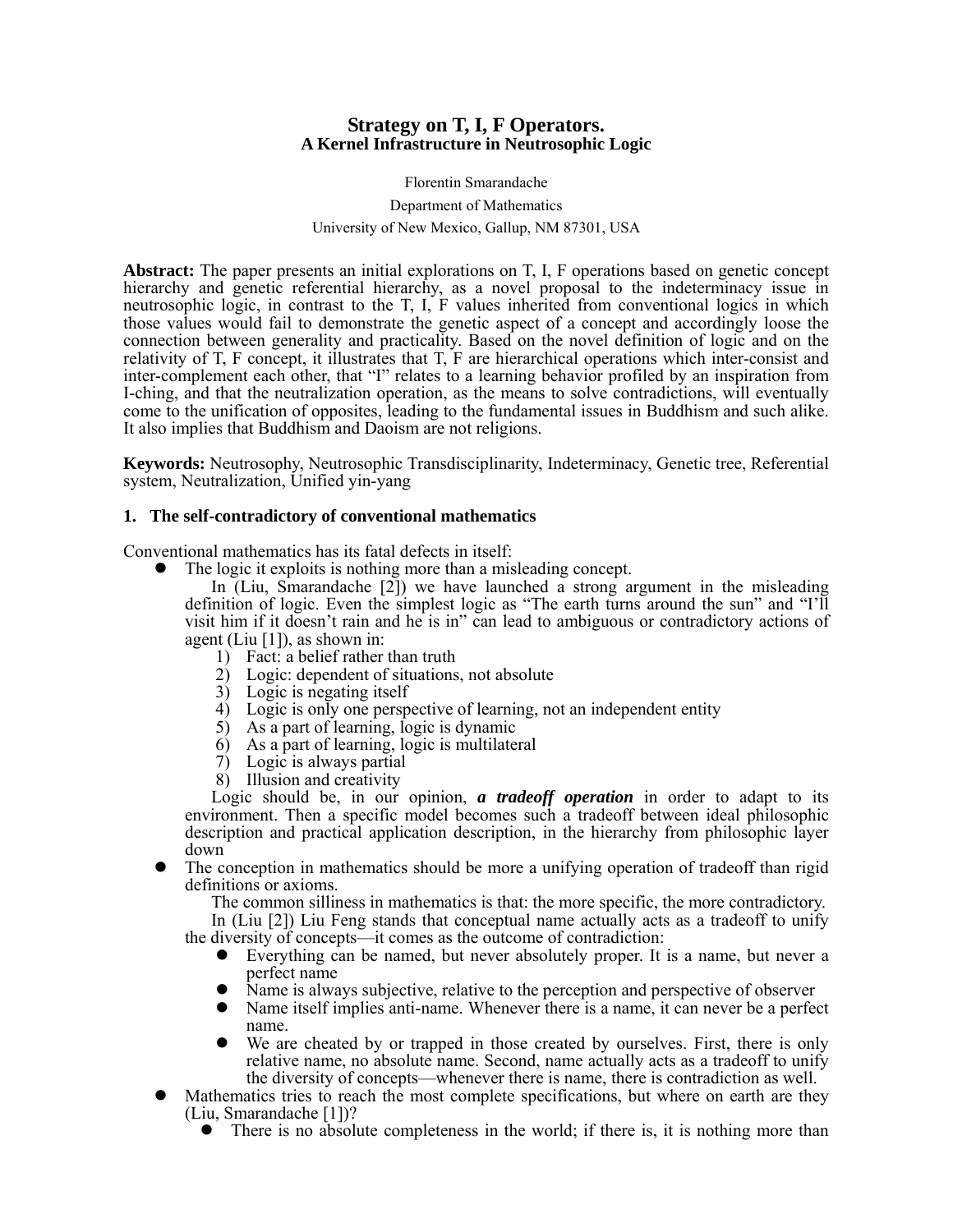our subjective beliefs, or we were gods.

- There remains an infinite integration procedure of dynamic accumulation of both consistent and inconsistent knowledge, during which the more incomplete knowledge is modified, revised, and adapted as further proposals, which tends to be verified and improved into less incomplete one.
- z Accordingly, **if there is complete mathematics, it would be not mathematics at all** (at least not in the conventional sense).

True, conventional mathematics is really negating itself. Let's then try mathematics without mathematics, just as Florentin Smarandache did in his avant-garde movement in literature (Smarandache):

• Let's do literature... without doing literature! Let's write... without actually writing anything.

How? Try mathematics without completeness! Try logic, set, and probability without determinacy, in contradictory dual perspective. Try concept in contradictory definition. This open methodology, I believe, should be the original intention of neutrosophy as a new branch of scientific philosophy.

# **2. The indeterminacy of nature and the role of neutrosophy**

Even a definite logic like "I'll visit him if it doesn't rain and he is in" can lead to ambiguous actions (Liu [1]):

- I have confirmed that it hasn't rain whole day and he really keeps indoor, but when I become confident of it, it is too late to go —Pure logic implies indeterminacy itself.
- The truth value of not-raining / raining is  $(0.3, 0.7)$ , so I decide not to. But just as I start something else, the clouds promises impending shine, so I change my mind. —Human behaves in partial way, e.g., in mood.
- Wait until the truth value becomes  $(1,0)$ , but it never happens.
- —Human cannot behaves in extremity of logic. I decided to wait until the truth value of not-raining, raining reaches  $(0.8, 0.2)$  and that
	- of he-is-in, he-is-not-in reaches  $(0.8,0.2)$ , but how can I react to the case when I ring his door, he is out punctually at the moment or he is in the toilet?
		- —Human needn't obey the logic he made.

Now let's take a more definite logic: "The succession of spring, summer, autumn and winter on the earth is the absolute truth." Could anyone prove it? No, not even if we exist or not (Gershenson).

 $\bullet$  We have just mentioned that fact is merely a belief—it is believed absolute because hard have people doubt the validity; People have long been holding this belief which is also indeterminate.

z Statistics itself exhibits indeterminacy—it only reveals possibility, not determinacy.

Daodejing shows that everything in the world is indeterminate by nature (Liu [2]).

"Dao, daoable, but not the normal dao; name, namable, but not the normal name." We can say it is dao when referring to the natural law, but it doesn't mean what we say. Whenever we mention it, it is beyond the original sense. We can call something by name, but it doesn't mean what we call. Whenever we call it, it is beyond the original sense too.

Buddhism illustrates that all the appearances in the universe are made up of uncertainty (voidness) (The Diamond Sutra):

- The physical appearances mentioned…are not physical appearances. All appearances are empty and false. If one sees all appearances as no appearances, then one sees the Thus Come One (the truth as the unity of appearance and essence, author's note).
- z The view of self, view of others, view of living beings and view of a life *is not* the view of self, view of others, view of living beings and view of a life. Therefore *they are called* the view (appearance of, author's note) of self, view of others, view of living beings and the view of a life.
- As to speaking Dharma (the truth, law of nature, author's note), no Dharma can be spoken. Therefore it is called 'speaking Dharma'."
- All conditioned (intentioned, author's note) dharmas (the truth, laws of nature) are like a dream, an illusion, a bubble or a shadow, like dew or like a lightning flash. Contemplate them thus.
- z A Bodhisattva (a being "gifted" with genuine wisdom, author's note)…should neither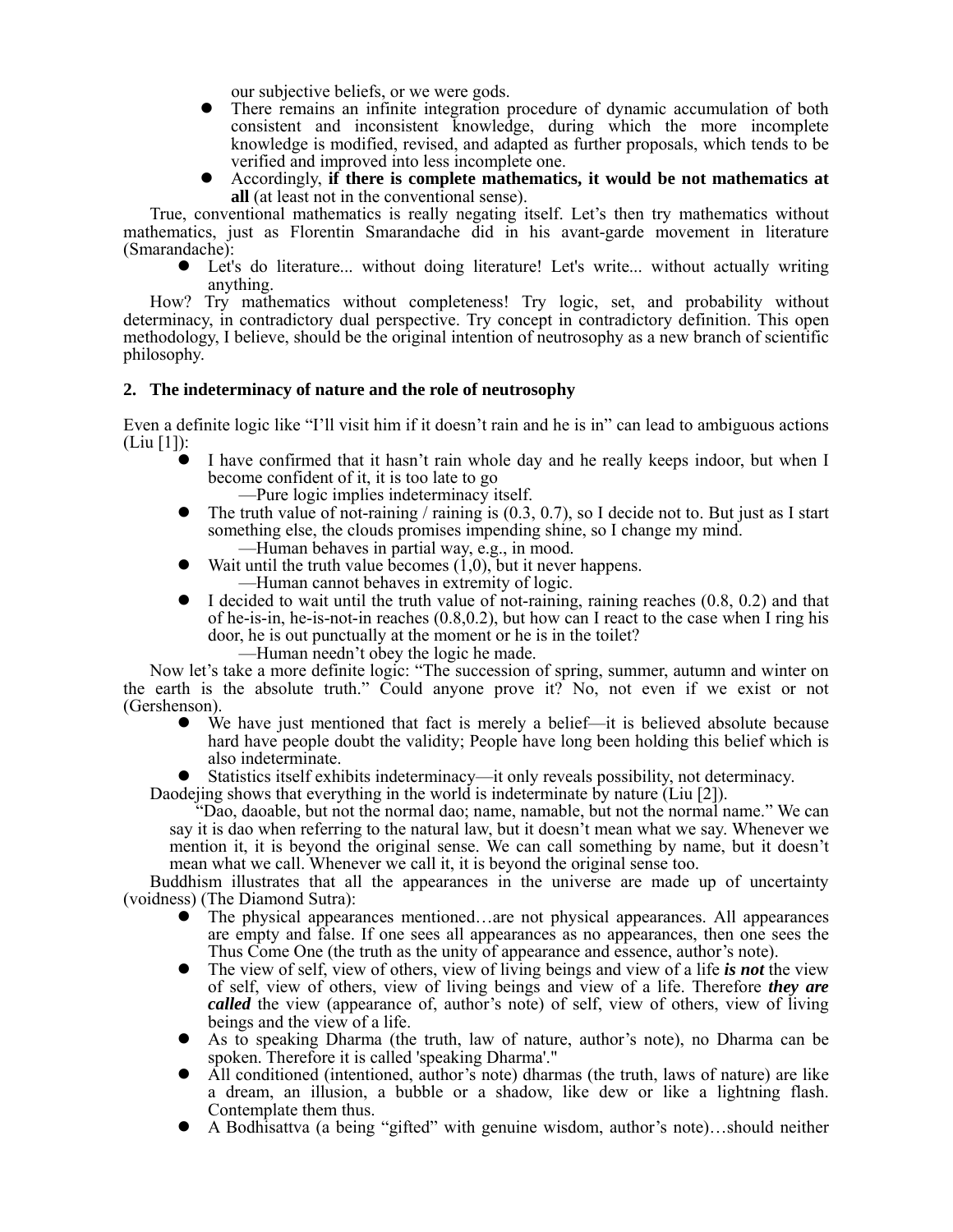rely on forms, nor sounds, smells, tastes, tangible objects or dharmas…he should not rely on appearances.

As the conclusion, a particular appearance is conditional, or constraint with situations. When we mention the universal appearance, we refer to the essence in infinite layers of depth, it is indeterminate in nature—independent of situations. Or: **determinacy is conditioned while indeterminacy is universal**.

The role of neutrosophy has thus been designated as the bridge between differential appearances and the integral character of individual.

Law of Equilibrium (Smarandache):

The more <A> increases, the more <Anti-A> decreases. One has the following relationship:

 $\langle A \rangle \cdot \langle A$ nti-A $\rangle = k \cdot \langle Neut-A \rangle$ ,

where k is a constant depending on  $\langle A \rangle$ , and  $\langle Neut-A \rangle$  is a supporting point for balancing the two extremes.

If the supporting point is the neutralities' centroid, then the above formula is simplified to:

 $\langle A \rangle \cdot \langle \text{Anti-A} \rangle = k$ ,

where k is a constant depending on  $\leq A \geq$ .

Interesting particular cases:

Industrialization  $\times$  Spiritualization = constant.

Science  $\times$  Religion = constant.

White  $\times$  Black = constant.

Plus  $\times$  Minus = constant.

Everything × Nothing = universal constant, or  $\infty \times 0$  (= 0× $\infty$ ) = universal constant. We are directing towards a mathematization of philosophy, but not in a platonian sense.

## **3. Mathematics based on T, I, F operators**

#### **3.1 Indeterminacy of referential system**

The genetic principle of a referential system:

Concept is created only through relativity.

z It is not until "it is" is extracted from "it is not" when concept is born:

When beauty is abstracted (Merel)

Then ugliness has been implied;

When good is abstracted

Then evil has been implied.

Therefore "it is" and "it is not" inter-depend on each other (T and F inter-depend on each other).

- z Accordingly (back to author), an infant builds up his primitive concept through primitive division, e.g., between light and dark, based on which (as the basic distinction) further distinctions can be made as sub-concepts.
- z Accordingly, a family tree of concept comes as a cumulative (recursive) effect of distinctions, as illustrated in I-ching as how the trigrams are generated from a primitive abstraction of yin-yang (as 1, 0):

When yin-yang is abstracted as the first pair of referential objects 1,0, we can begin abstracting those referred to 1 leading to 11, 10, same to 0: 01, 00, to get four referential objects 00 01 10 11, keeping on to have eight 000 001 010 011 100 101 110 111, … this is root the way our concept family is built up.

Concept family comes as a hierarchical structure in the above genetic step, where the nodes closer to the root denote more general classes, and a subtree rooted from a child can be

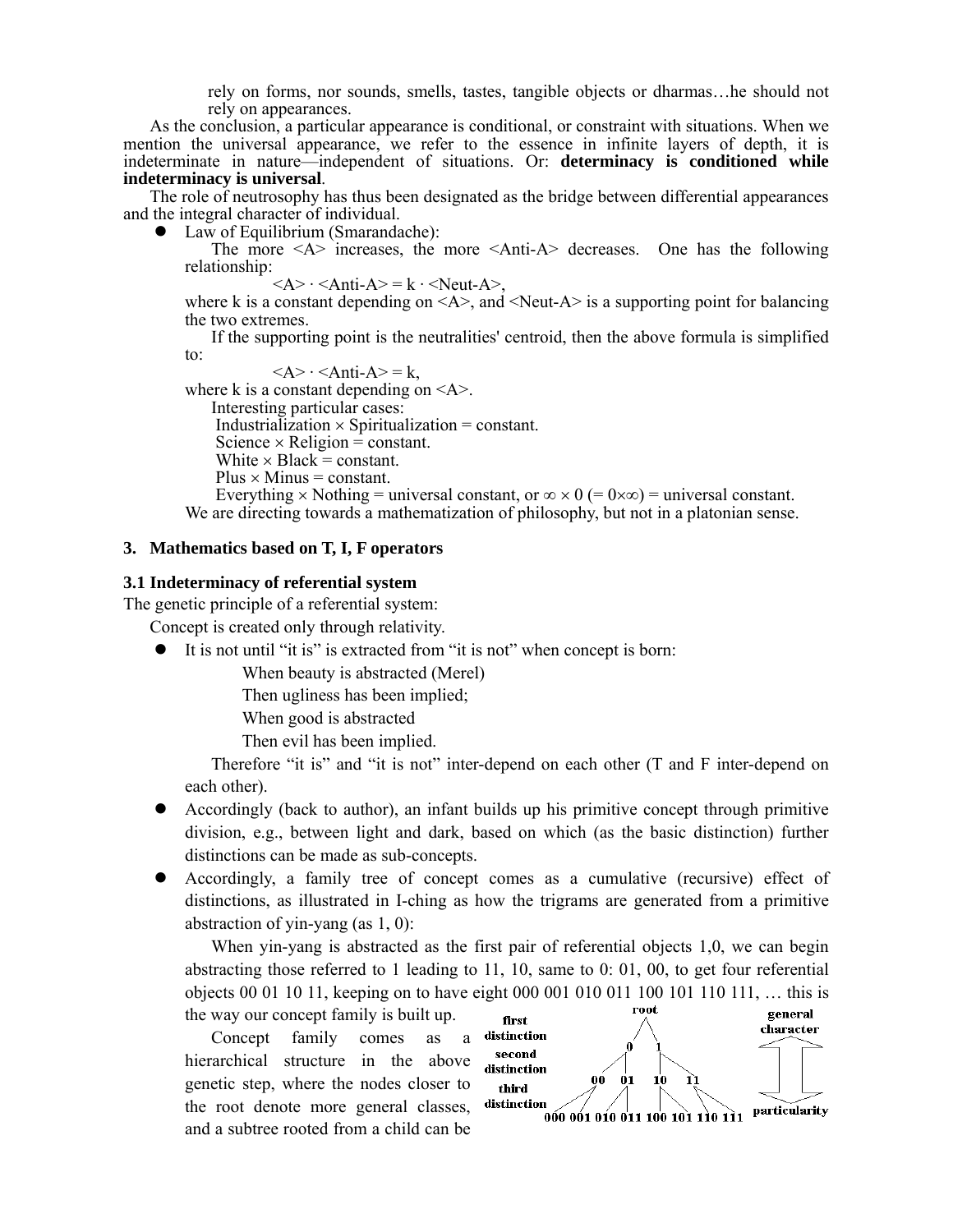regarded as sub-concept.

- The hierarchy of attributes of concept should be generated in the same manner: first the distinction of general (or universal) attributes, then the particular ones.
- So is a referential system, more general descriptions of the referential system is closer to the root, and a subsystem is represented by a subtree.

Now that we have generalized the genetic behaviors of concept and referential system based on the basic Daoist principle in I-ching (also Book of Changes), we should note the indeterminacy of concept and the indeterminacy of referential system lying in the following issues:

- The way of split-up of yin-yang (the way of the distinction) is optional or arbitrary, one needn't obey the same way of distinguishing things as another, dependent on time-space factors, individuality, temporal mood, hidden factors, etc.
- Accordingly there can be infinite number of genetic trees to the same root.
- A tree can be attached to an arbitrary parent in an arbitrary manner as a sub-concept, sub-attribute or sub-referential-system.

As the consequence, there is no determinate referential system at all. In other words, concept and referential system are merely relative. This is the bottleneck.

# **3.2 The need for T, I, F operations**

To avoid being trapped in these relative values (persisting in the relativity), we had better regard them as T, I, F operators to explore the relativity to different time-space domains, to different referential systems, and to hidden parameters.

z Conventional values of T, I, F (true, indeterminate, false) represented in percentages depend heavily on the indeterminacy of referential systems. They never seem perfect values in that they are incomplete or relative, so they mean more operators than figures.

If T, I, F values can be carried out unconditionally, there is no need to explore indeterminacy. In fact, situation changes from one, supporting T operation, to another, supporting F. Since we cannot predict these situations, the availability of T, I, F values remains doubt.

Logic in essence is a tradeoff of desired and undesired (Liu, Smarandache [2]), there are no T, I, F values independent of environment. So T, I, F refer more to the tradeoff operation relative to referential systems, etc.

Based on taiji figure, T and F operations work in pairs, they complement and inhibit each other (Liu, Smarandache [2]), inter-consist each other and transform into each other. This

effect is improper to be represented by T, I, F values especially in percentages.

If a single T or F operation succeeds then it becomes a conventional problem, but strictly conditional.

In fact there are no absolute

T, F operations (or values), a T



operation (or value) can be F relative to another referential system (Smarandache). T implies F and vice versa, they inter-consist each other.

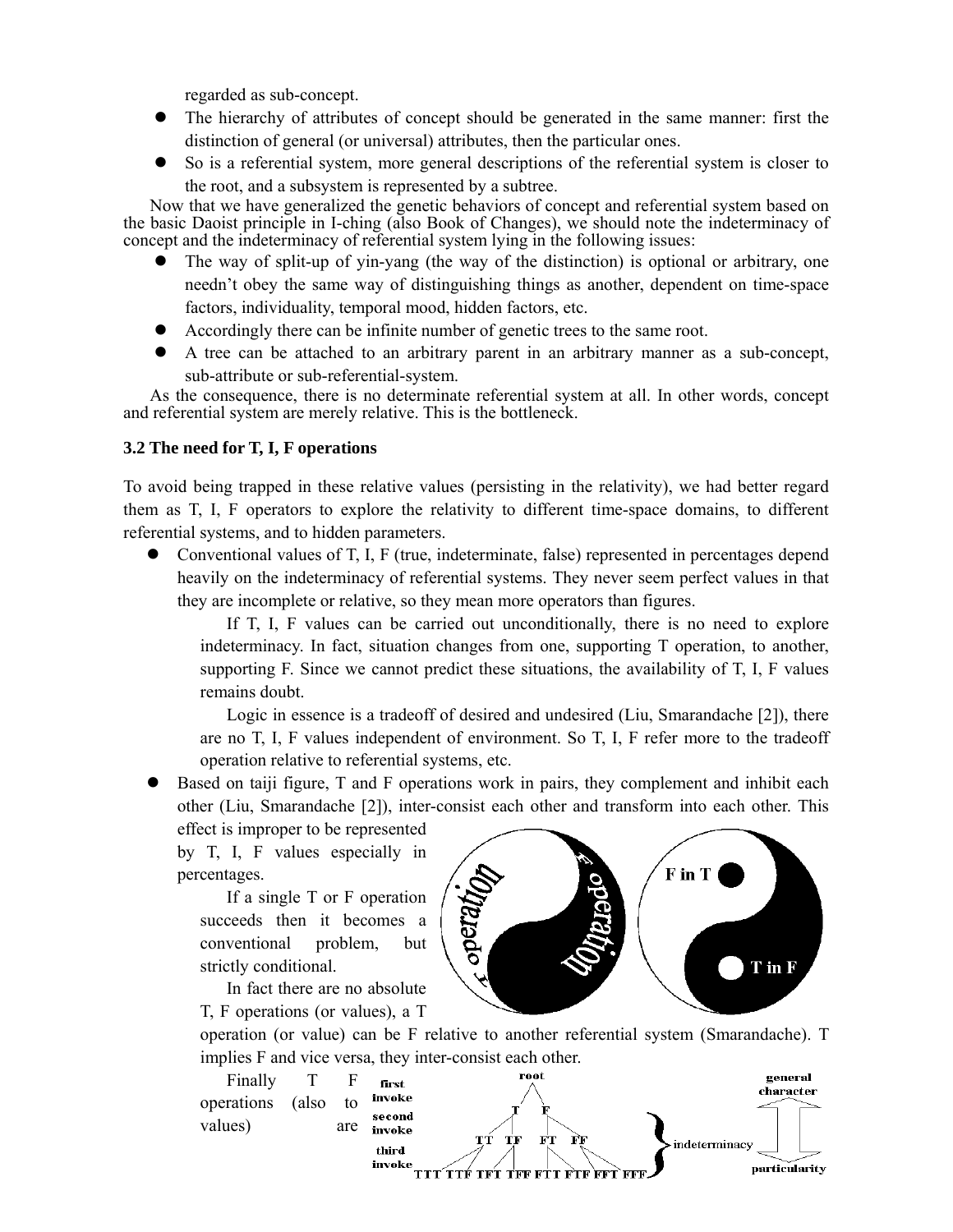neutralized. Note that we are not talking to the trueness or falseness in percentages, but the tradeoff operation in recursive manner—T means feasibility, not truth.

Indeterminate operation refers more to a learning procedure as has been profiled in (Liu, Smarandache [1]):

The further insight on contradiction compatible learning philosophy inspired from the Later Trigrams of King Wen of I-ching shows that:

When something (controversial) is perceived (in Zhen), it is referred (in Xun) to various knowledge models and, by assembling the fragments perceived from these models, we reach a general pattern to which fragments attach (in Li), as



hypothesis, which needs to be nurtured and to grow up (Kun) in a particular environment. When the hypothesis is mature enough, it needs to be represented (in Dui) in diverse situations, and to expand and contradict with older knowledge (in Qian) to make update, renovation, reformation or even revolution in knowledge base, and in this way the new thought is verified, modified and substantialized. When the novel thought takes the principal role (dominant position) in the conflict, we should have a rest (in Kan) to avoid being trapped into depth (it would be too partial of us to persist in any kind of logic, to adapt to the outer changes). Finally the end of cycle (in Gen).

This philosophy shows that contradiction acts as the momentum or impetus to learning evolution. No controversy, no innovation. This is the essentially of neutrosophy (Smarandache).

z T operation may activate a routing in neural network and F inactivate or inhibit it. So neutrosophy should be applicable to neural network as it intended.

# **4. On the limit of neutralization**

When we speak of the most general character of concept, the most general referential system or the most general logic, we are actually talking about the neutralization operation in endless depth, and we will eventually come to the point: is it yin or yang (is it a concept or not, is it T or F)? In fact, it is neither yin nor yang but the unification of yin-yang.

- When we take it as yin (or yang), we unintentionally raise a contradiction (Liu, Smarandache [1]) in this split-up of yin-yang, since "it is" or "it is not" is strictly relative.
- $\bullet$  More we uphold the relative opinion, more contradiction underlying. Therefore we can only solve it in the opposite way: neutralization.
- $\bullet$  The infinite neutralization process will eventually reach the reunification of yin-yang as if there will not seem any evidence of yin or yang (there doesn't seem any evidence of the distinction between "it is" and "it is not")
- Then we will have reached a unification of intentionality and unintentionality—this is the basis for the universal conception.
- Is it possible to everyone? Sure, as long as we stop upholding everything even this doctrine (as if there is no distinction between stop and nonstop).
- $\bullet$  In fact, everything is void in nature in the unification perspective, as are illustrated in endless depth in Buddhism. In this referential system most things we normally do worth nothing, what seem worthy to do can seem nothing in our common referential system. We should point out that the "doing nothing" in Daodejing seems rather a distorted translation from Chinese term wuwei.
- This is the starting point of the supreme wisdom with which we can understand ourselves and understand the universe.

## **5. Concluding remarks**

There is no absolutely mathematics in reality, nor to neutrosophic logic discussed here, which is